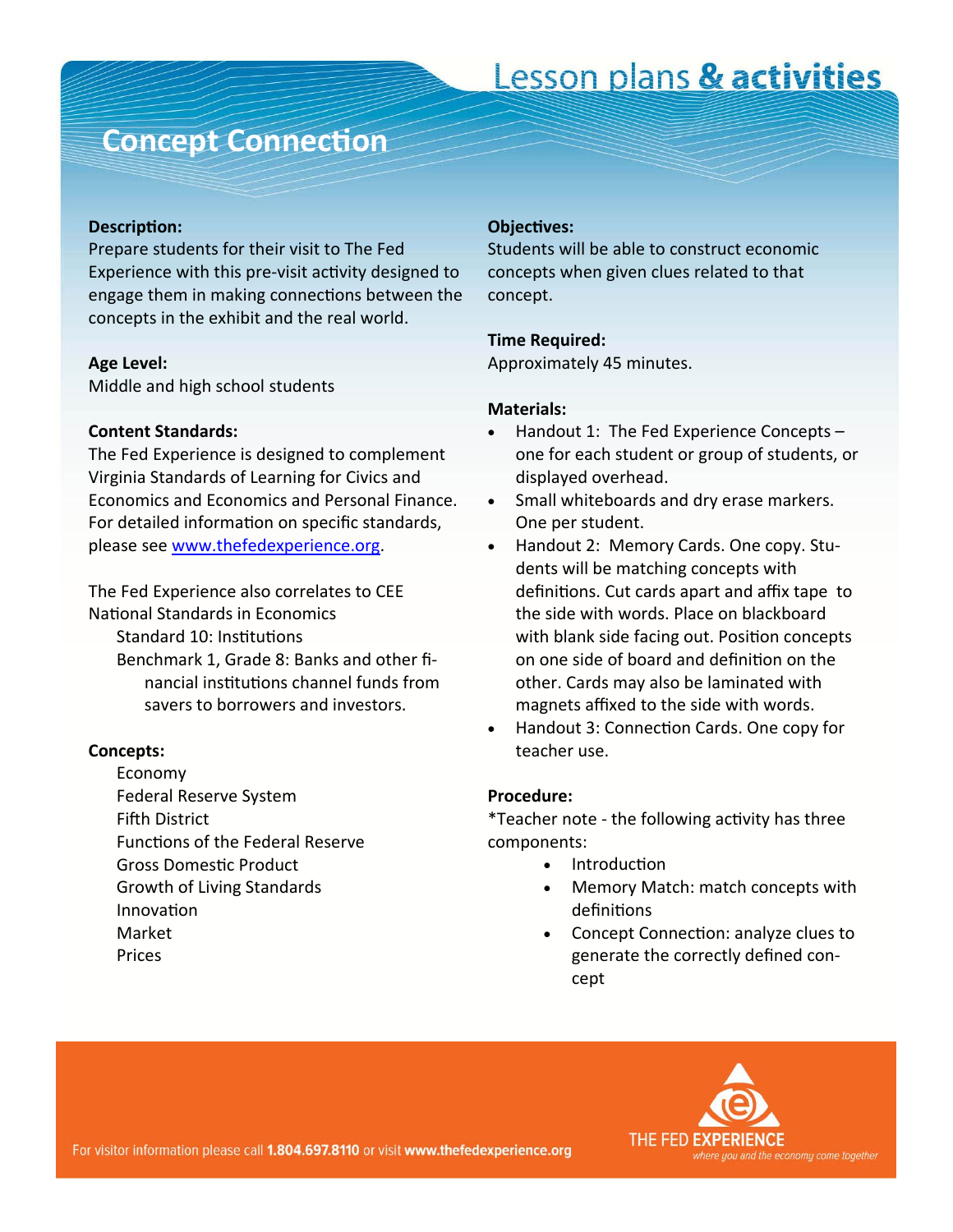### **Concept ConnecƟon**

### **Procedure Continued:**

### **IntroducƟon**

- 1. Distribute Handout 1: The Fed Experience Concepts to each student/group of students or display for the class.
- 2. Allow students 5‐7 minutes to read and study the concepts. Inform students they will play a memory game after they study the concepts and the team with the most matches will earn a teacher chosen incentive.

### **Memory Match**

- 3. Split the class into two teams.
- 4. Use Handout 2: Memory Cards to play the game of memory. Cards should be set up as suggested in the Materials section.
- 5. One student from each team comes to the board to select 2 cards and flips the cards over. If the cards match (definition matches the concept), the team earns a point and the cards are taken out of play. If the cards do not match the cards are turned back over and kept in play.
- 6. Once all cards have been used, the team with the most points is awarded a teacher chosen incenƟve.

### **Concept ConnecƟon**

- 7. Give students the following directions for playing:
	- Listen to the three clues.
	- You will have 5 seconds to record the connection on your whiteboards.
	- At the prompt raise your whiteboards to show your response.
	- I will read the correct response and the explanation.
- 8. Using Handout 3: Connection Cards read "Clues" to the students and give students 5 seconds to record the connection.
- 9. Ask for students to show their whiteboard response after 5 seconds.
- 10. Read "Connection and Definition."



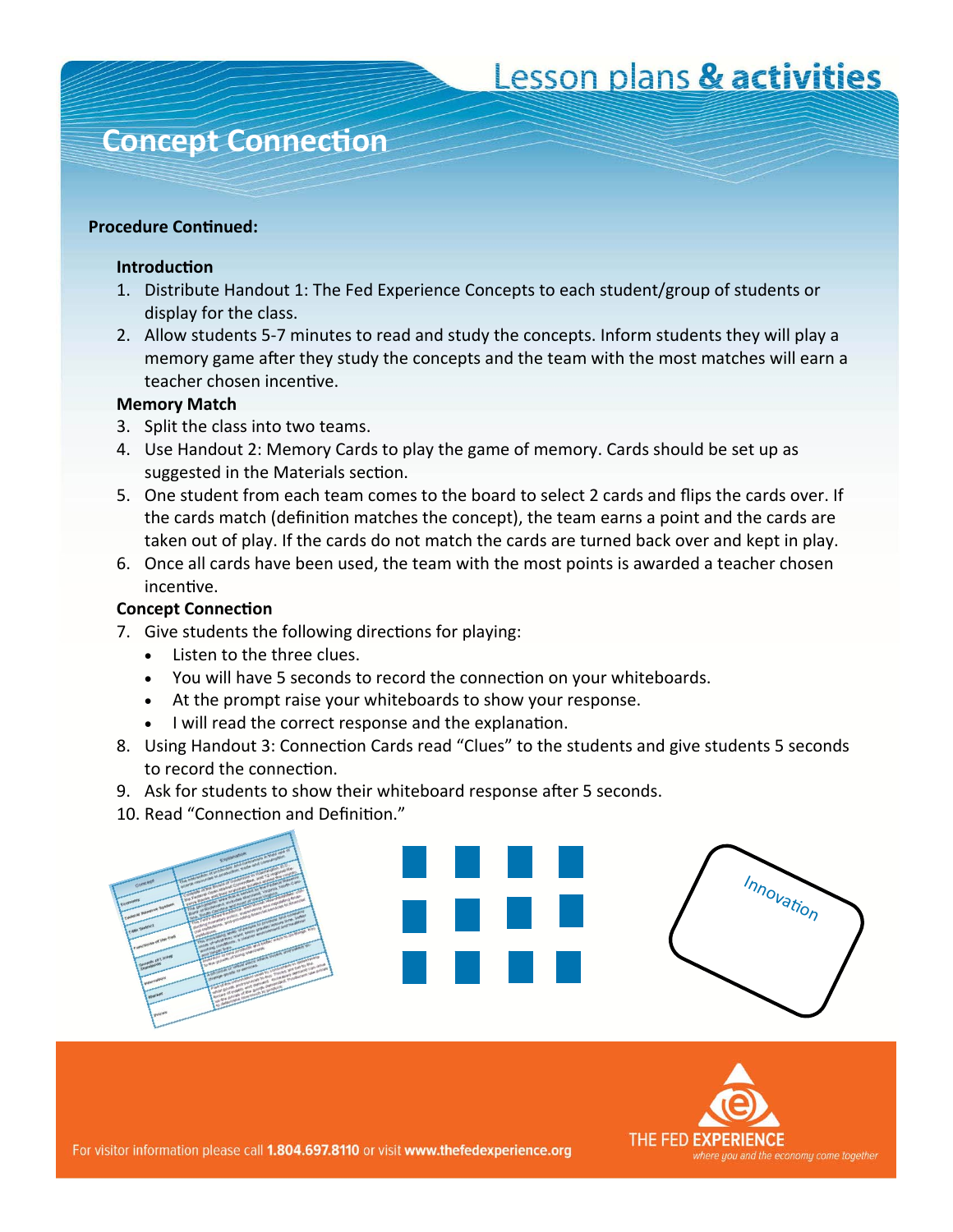## **Concept Connection** Handout 1: The Fed Experience Concepts

| Concept                             | Definition                                                                                                                                                                                                                  |
|-------------------------------------|-----------------------------------------------------------------------------------------------------------------------------------------------------------------------------------------------------------------------------|
| Economy                             | The interaction of producers and consumers in the use of scarce<br>resources in production, trade and consumption.                                                                                                          |
| Federal Reserve System              | The central bank of the USA which consists of the Board of<br>Governors in Washington, D.C., the Federal Open Market<br>Committee, and 12 regional Reserve Banks and their branches<br>across the country.                  |
| <b>Fifth District</b>               | The geographic area that is served by the Federal Reserve Bank of<br>Richmond; includes Maryland, Virginia, North Carolina, South<br>Carolina, the District of Columbia and most of West Virginia.                          |
| Functions of the Fed                | The Fed's three traditional, well-known responsibilities: con-<br>ducting monetary policy, supervising and regulating financial<br>institutions, and providing financial services to financial<br>institutions.             |
| <b>Gross Domestic Product (GDP)</b> | The total market value of all final goods and services produced in<br>a country within a year. GDP is often used as an indicator of eco-<br>nomic growth. When GDP increases, standard of living also tends<br>to increase. |
| Growth of Living Standards          | The increasing ability of people to produce and consume more of<br>what they want, enjoy greater leisure time, better working condi-<br>tions, a cleaner environment and healthier and longer lives.                        |
| Innovation                          | Invention of new products and better ways to do things. Key to<br>the growth of living standards.                                                                                                                           |
| Market                              | A physical or virtual place where buyers and sellers exchange<br>goods or services.                                                                                                                                         |
| Prices                              | Set by forces of supply and demand. Influences the choices made<br>by consumers and quantity of products supplied by producers.                                                                                             |

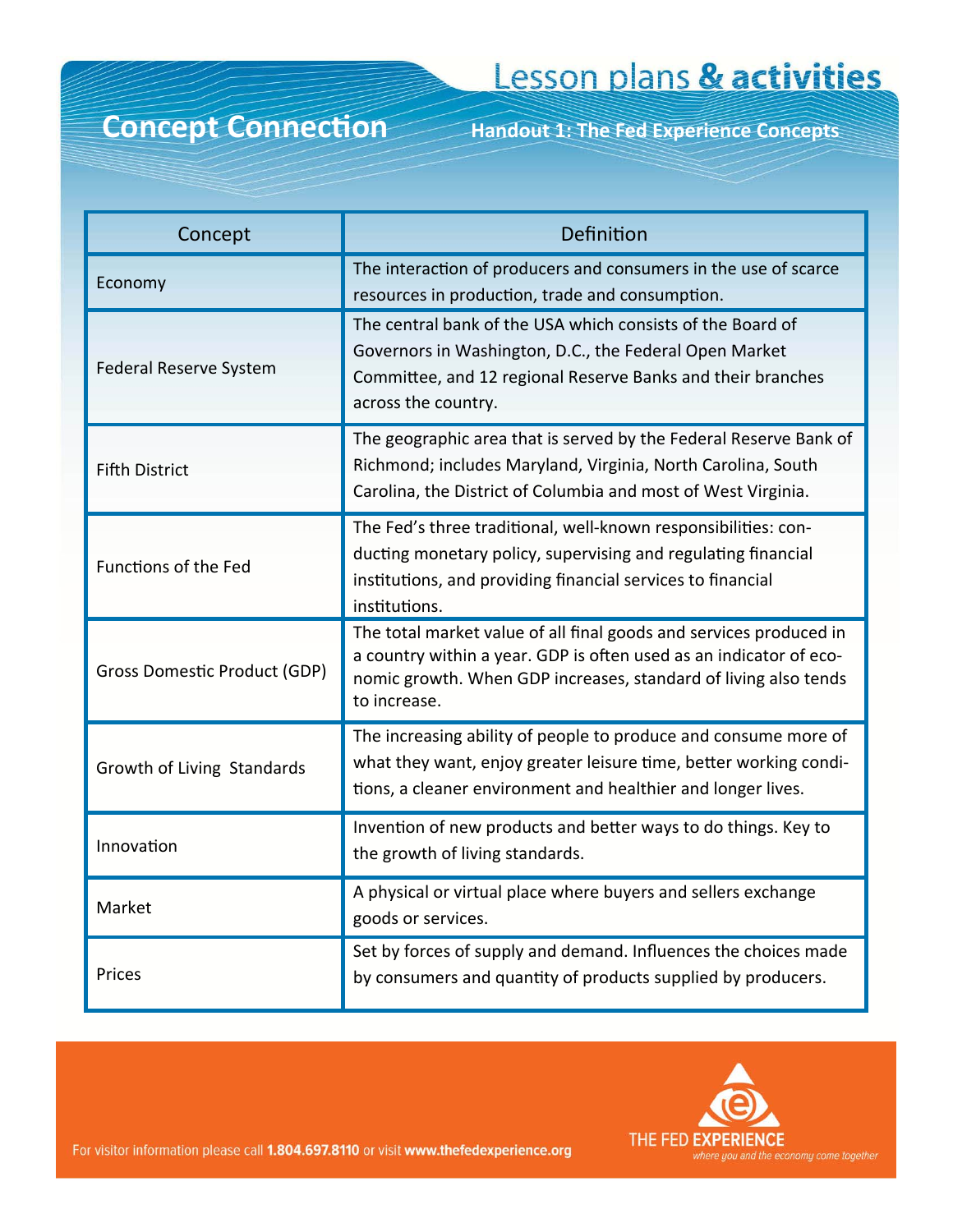### Concept Connection Handout 2: Memory Cards

| Concept                       | Explanation                                                                                                                                                                                                   |
|-------------------------------|---------------------------------------------------------------------------------------------------------------------------------------------------------------------------------------------------------------|
| Economy                       | The interaction of producers and<br>consumers in their use of scarce<br>resources in production, trade and<br>consumption.                                                                                    |
| <b>Federal Reserve System</b> | The central bank of the USA. Con-<br>sists of the Board of Governors in<br>Washington, D.C., the Federal Open<br>Market Committee, and 12 regional<br>Reserve Banks and their branches<br>across the country. |
| <b>Fifth District</b>         | The geographic area that is served<br>by the Federal Reserve Bank of<br>Richmond; includes Maryland,<br>Virginia, North Carolina, South<br>Carolina, the District of Columbia<br>and most of West Virginia.   |

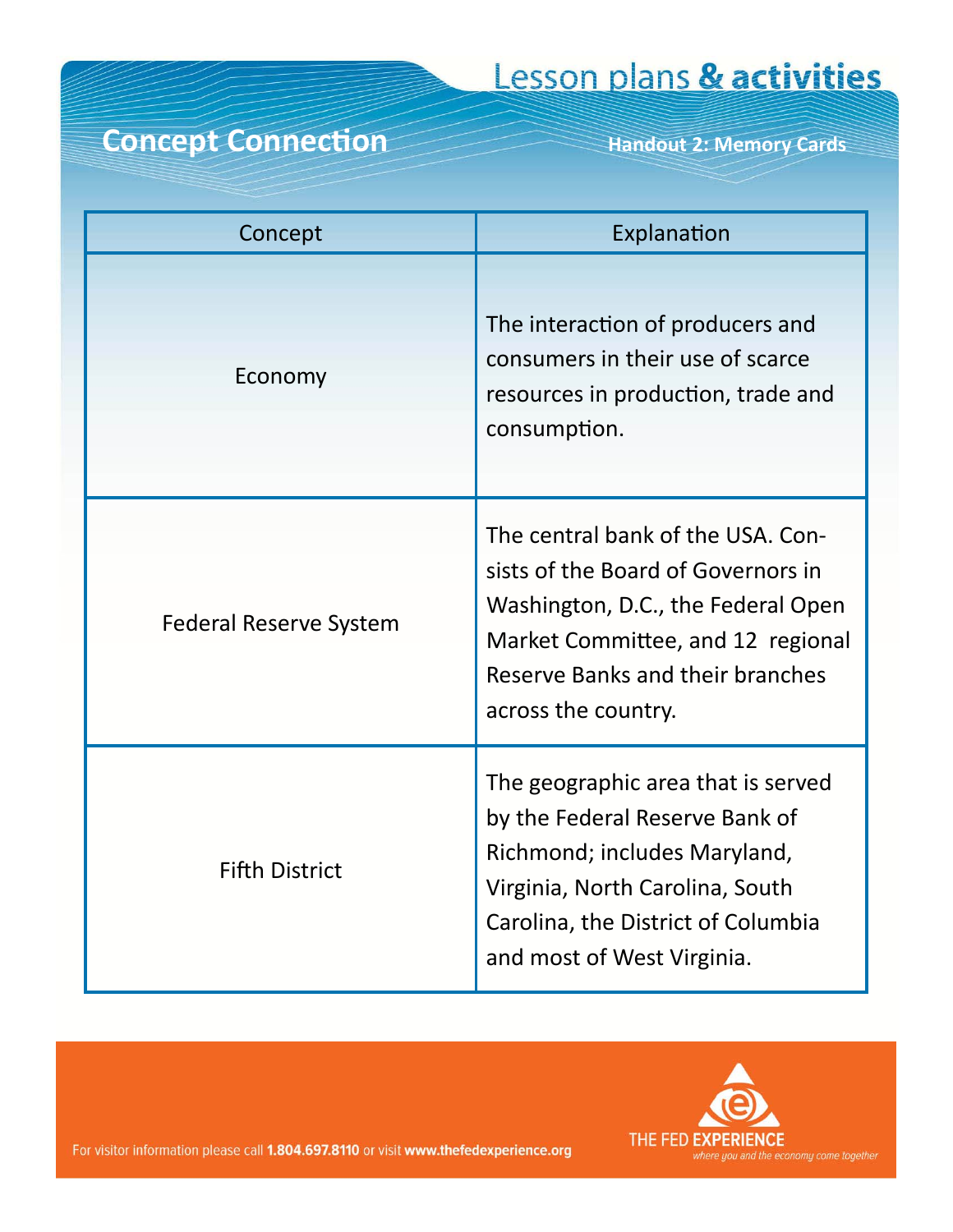## Concept Connection Handout 2: Memory Cards

| Concept                           | Explanation                                                                                                                                                                                                                                     |
|-----------------------------------|-------------------------------------------------------------------------------------------------------------------------------------------------------------------------------------------------------------------------------------------------|
| <b>Functions of the Fed</b>       | The Fed's three traditional, well-<br>known responsibilities: conducting<br>monetary policy, supervising and<br>regulating financial institutions, and<br>providing financial services to<br>financial institutions.                            |
| <b>Gross Domestic Product</b>     | A measure of a nation's economic<br>output. Takes into account the total<br>market value of all final goods and<br>services produced in a country with-<br>in one year. When this increases,<br>standard of living also tends to in-<br>crease. |
| <b>Growth of Living Standards</b> | The increasing ability of people to<br>produce and consume more of what<br>they want, enjoy greater leisure<br>time, better working conditions, a<br>cleaner environment and healthier<br>and longer lives.                                     |

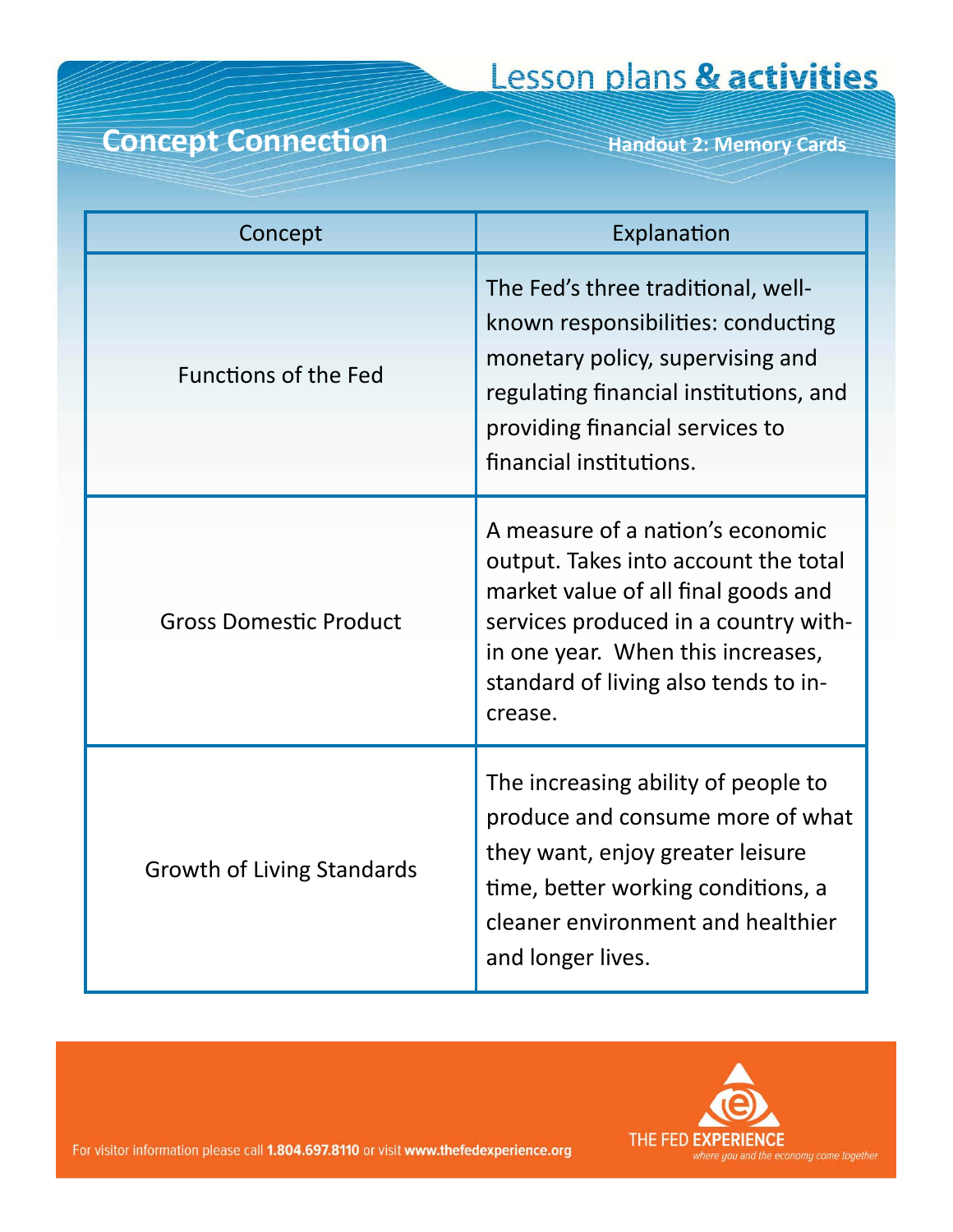### Concept Connection Handout 2: Memory Cards

| Concept       | Explanation                                                                                                                             |
|---------------|-----------------------------------------------------------------------------------------------------------------------------------------|
| Innovation    | Invention of new products and<br>better ways to do things. Key to the<br>growth of living standards.                                    |
| Market        | A physical or virtual place where<br>buyers and sellers exchange goods<br>or services.                                                  |
| <b>Prices</b> | Set by forces of supply and demand.<br>Influences the choices made by con-<br>sumers and quantity of products<br>supplied by producers. |

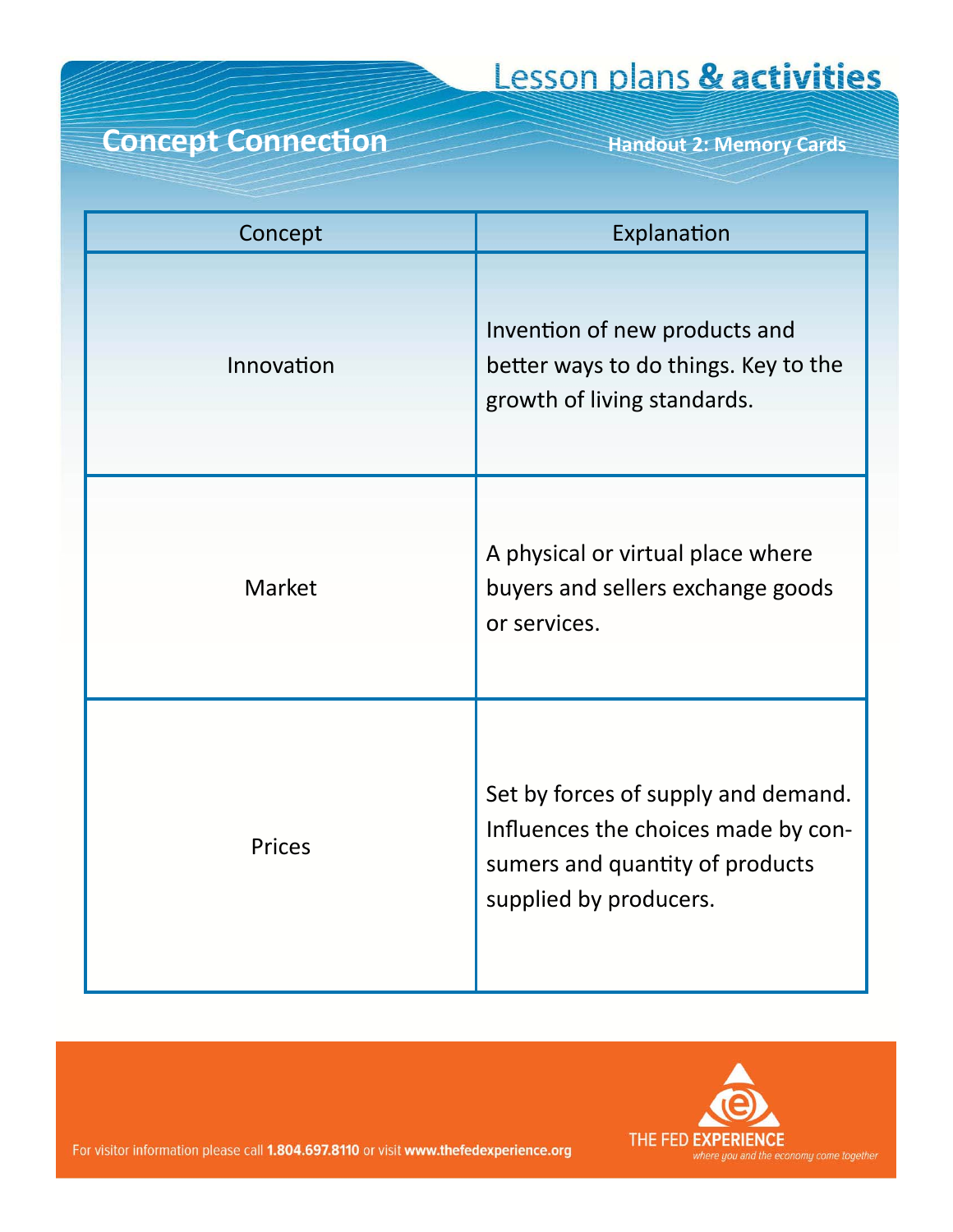### Concept Connection Handout 3: Connection Cards

| <b>Clues</b>                                                             | <b>Connection and Definition</b>                                                                                                                                                                                                                                                                                                                                                                                                                                                                              |
|--------------------------------------------------------------------------|---------------------------------------------------------------------------------------------------------------------------------------------------------------------------------------------------------------------------------------------------------------------------------------------------------------------------------------------------------------------------------------------------------------------------------------------------------------------------------------------------------------|
| <b>Businesses</b><br>People<br>Jobs<br><b>Products &amp; Services</b>    | <b>Economy</b><br>The interactions of producers and consumers<br>(businesses & people). You are part of the<br>economy whenever you buy something<br>(products & services) or sell something (like a<br>video game).                                                                                                                                                                                                                                                                                          |
| Board of Governor's<br><b>FOMC</b><br><b>Reserve Banks</b>               | <b>Federal Reserve System</b><br>These three elements make up the Federal Re-<br>serve System, the central bank of the USA. The<br>Board of Governor's provides leadership to and<br>exercises general supervisory power over<br>Reserve Banks. The Federal Open Market<br>Committee (FOMC) is responsible for monetary<br>policy. Reserve Banks supervise, regulate and<br>provide financial services to financial institu-<br>tions and Reserve Bank presidents serve on the<br>FOMC.                       |
| <b>VA</b><br><b>MD</b><br><b>NC</b><br>SC<br><b>DC</b><br>and most of WV | The 5 <sup>th</sup> District<br>The geographic area that is served by the Feder-<br>al Reserve Bank of Richmond. Headquartered in<br>Richmond, VA with branches in Baltimore, MD<br>and Charlotte, NC, the Federal Reserve Bank of<br>Richmond, is part of the Federal Reserve<br>System, our nation's central bank. Reserve<br>Banks store regional banks' excess currency and<br>coin, process checks and electronic payments,<br>supervise member banks, and research and<br>analyze the regional economy. |

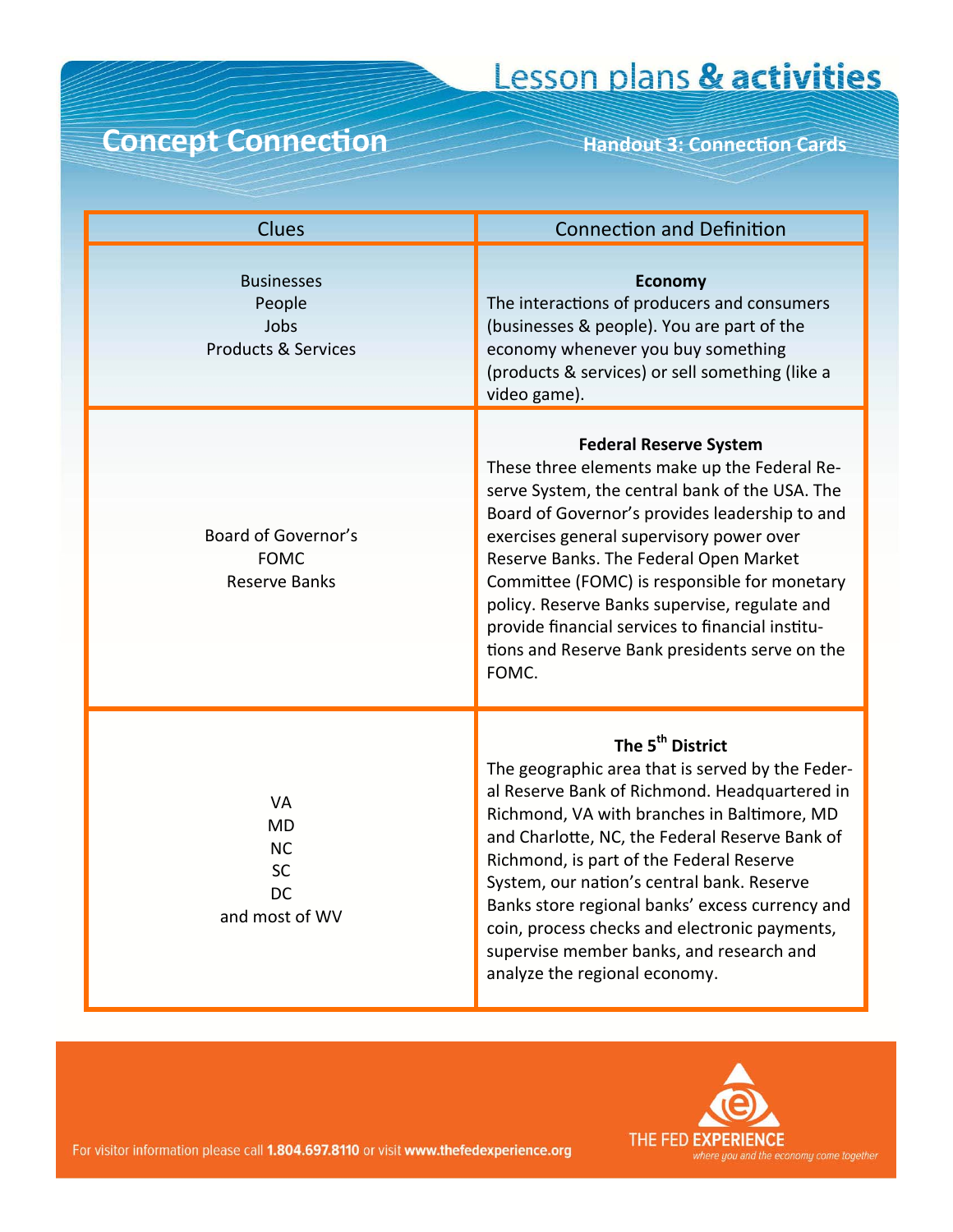### Concept Connection Handout 3: Connection Cards

| <b>Clues</b>                                                                        | <b>Connection and Definition</b>                                                                                                                                                                                                                                                                                                                                                                                                                                                   |
|-------------------------------------------------------------------------------------|------------------------------------------------------------------------------------------------------------------------------------------------------------------------------------------------------------------------------------------------------------------------------------------------------------------------------------------------------------------------------------------------------------------------------------------------------------------------------------|
| <b>Monetary Policy</b><br><b>Financial Services</b><br>Supervision & Regulation     | <b>Functions of the Fed</b><br>Monetary policy is the Fed's actions to manage<br>the money supply to keep inflation low and<br>stable. The Fed processes checks and provides<br>electronic payment services and other financial<br>services to financial institutions and banks. The<br>Fed supervises and regulates banks and financial<br>institutions to promote the safety of deposits<br>and soundness of the banking system.                                                 |
| A Nation's Output<br><b>Final Goods and Services</b><br><b>Economic Growth Tool</b> | <b>Gross Domestic Product</b><br>Gross Domestic Product (GDP) is a measure of a<br>nation's economic output. It takes into account<br>the total market value of all final goods and<br>services produced in one year. An increase in<br>GDP indicates growth in the economy.                                                                                                                                                                                                       |
| More Leisure Time<br>More Products<br><b>Access to Health Care</b>                  | <b>Growth of Living Standards</b><br>Living standards are the necessities, comforts,<br>and luxuries available to us in our daily lives. In<br>many societies living standards have increased<br>over time. Improvements and advancements<br>can lead to an increase in the consumption of<br>goods and services, more leisure time, better<br>health, and longer life. Living standards refer to<br>the level of wealth, comfort, material goods and<br>necessities people enjoy. |